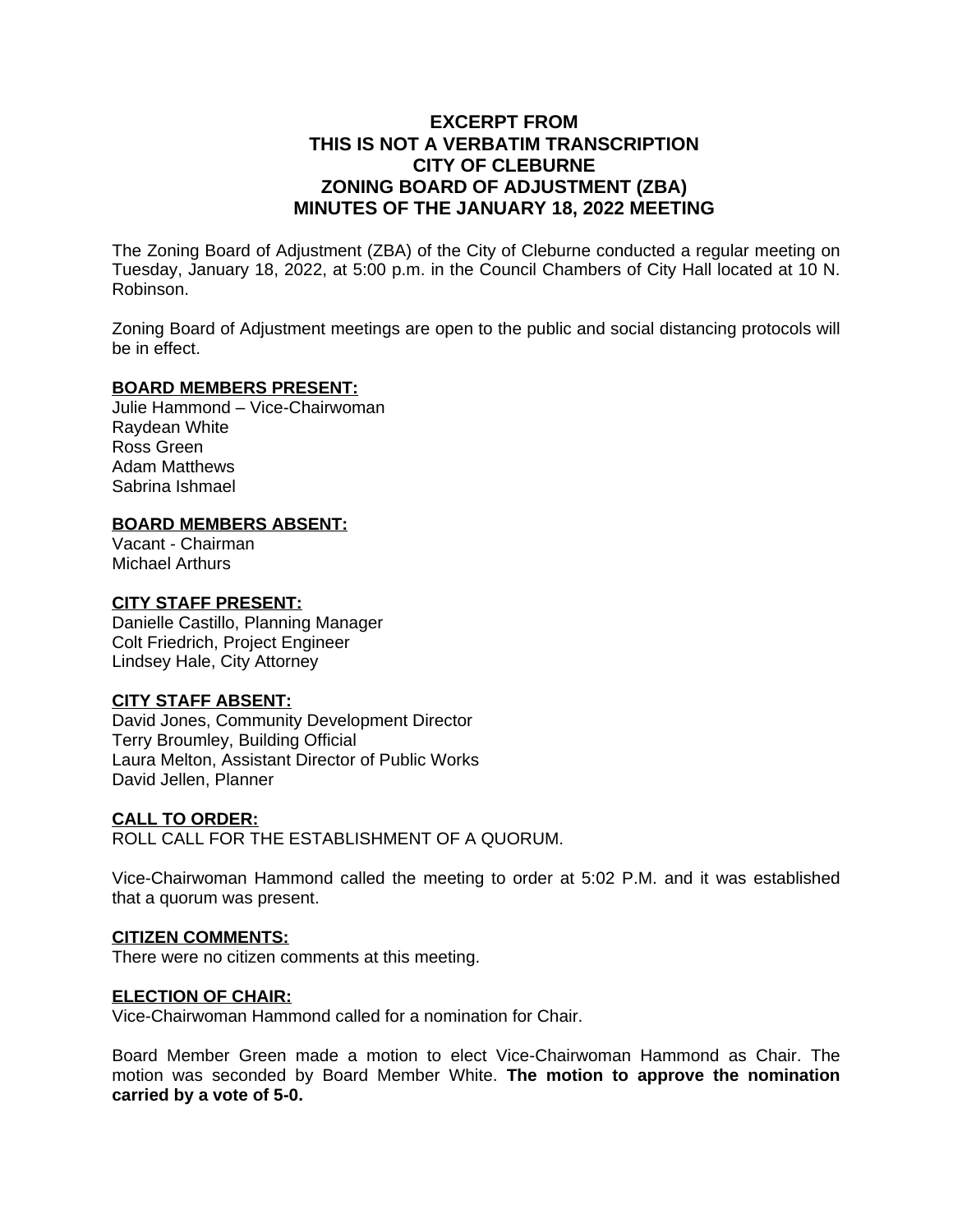#### **ELECTION OF VICE-CHAIR:**

Chairwoman Hammond called for a nomination for Vice-Chair.

Board Member White made a motion to elect Board Member Green as Vice-Chair. The motion was seconded by Vice-Chairwoman Hammond. **The motion to approve the nomination carried by a vote of 5-0.**

#### **APPROVAL OF MINUTES:**

The minutes of the October 19, 2021 meeting were considered.

Chairwoman Hammond called for a motion to approve the minutes of the Zoning Board of Adjustment meeting of October 19, 2021. Vice-Chairman Green made a motion to approve the minutes and Board Member White seconded the motion. The motion to approve the minutes carried by a vote of 5-0.

#### **ITEMS FOR CONSIDERATION:**

Consider a request for a variance from the requirements of §155.37(E) of the Code of Ordinances: Primary District Regulations, specifically a reduction of the minimum front yard setback for the property located at 1000 Woodard Avenue, as requested by DeWaun Ashley, **Case VC21-008**

Danielle Castillo, Planning Manager, presented the case to the Board.

Chairwoman Hammond opened the public hearing and swore in the applicant, DeWaun Ashley. Mr. Ashley briefed the Board on the request. Present with the applicant was the architect, Garry Turner.

Chairwoman Hammond questioned the applicant regarding the setback exhibit.

Mr. Turner explained the location of the front property line on the setback exhibit in relation to the proposed front-yard building setback.

Chairwoman Hammond questioned the applicant regarding the proposed parking spaces.

Mr. Turner responded that no parking would be located in front of the building.

Board Member Green questioned the applicant regarding future additions to the building.

Mr. Ashley responded that the proposed addition would meet the projected growth of the church congregation.

Mr. Turner questioned staff regarding the measurement of the front-yard setback.

Mrs. Castillo explained that the front-yard setback is measured from the front property line.

Chairwoman Hammond questioned the applicant regarding the space available behind the building.

Mr. Ashley responded that there were 8.5 acres of space available behind the building,